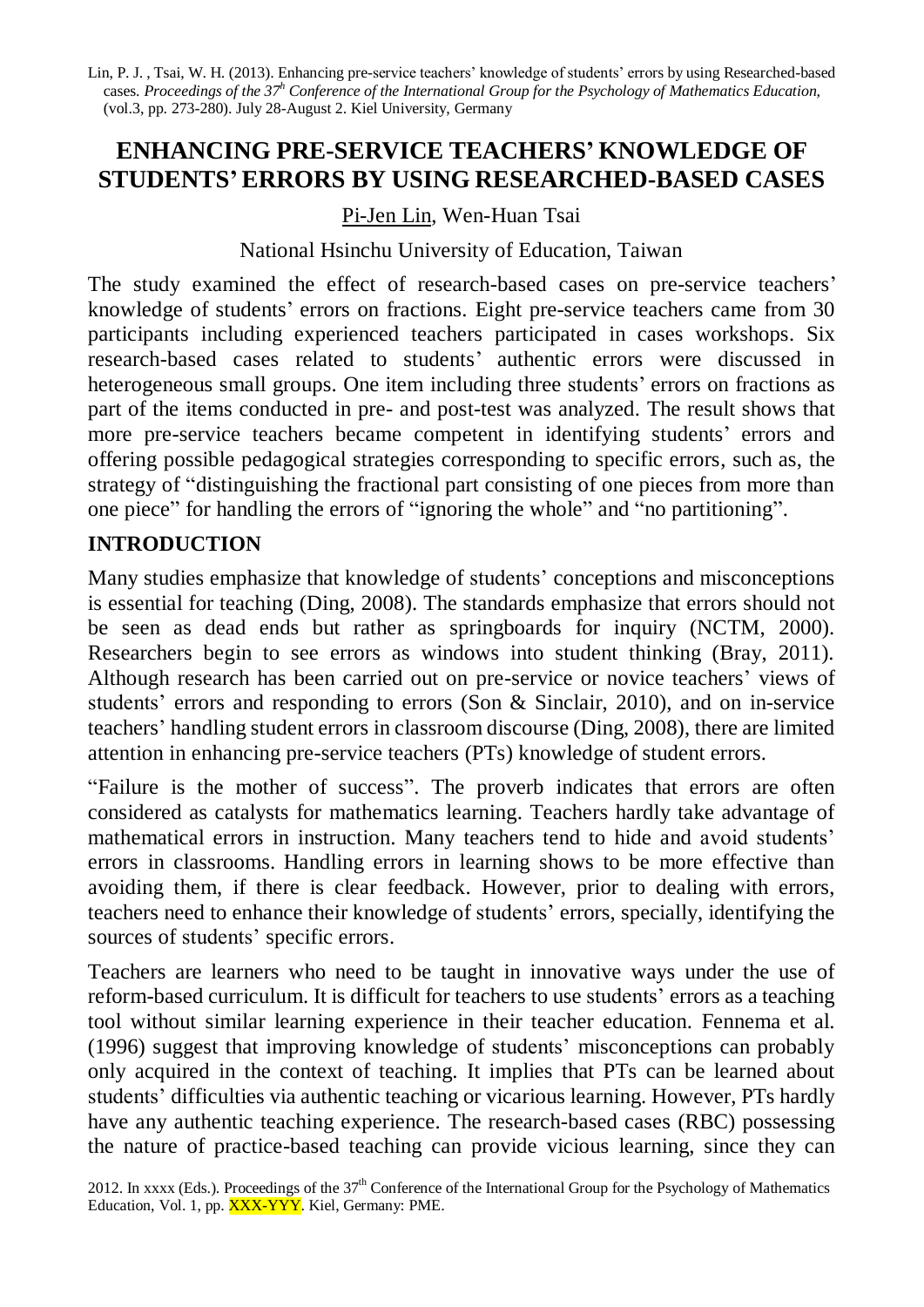foresee the complexity of the classroom.

The features of RBC used in the study include: (1) The scenarios in each case are excerpted from a real instruction; (2) Students' various correct and incorrect responses to each problem covered in each case are collected from real teaching; and (3) The part of "Discussion Questions" covered in each case are sourced from teachers' concerns being discussed in previous professional programs that we investigated.

## **THEORETICAL BACKGROUND**

### **The Use of Cases**

Case inquiry is an approach adopted for teacher professional development of the study. Cases provide episodes or scenarios how a teacher experienced a problem and strategies she used. Case discussion initiates reflective conversations with peers, and then fosters a collaborative disposition. Through case discussion, teachers learn to be reflective as they learn to think critically about their work and learn to see their work as problematic. As teachers talk about their work, they come to know what they know. Thus, they learn theoretical principles of mathematics and how mathematics should be taught (Merseth, 2008). Thus, the cases have the functions of collaboration, reflection, learning, and knowledge.

To achieve the ends of using cases, heterogeneous small group for discussing cases can be used for this study. Merseth (2008) report that without guidance, it is difficult for in-service teachers to have a coherent focus and promote higher thinking, let alone PTs have weak knowledge and without teaching experience. Thus, experienced teachers are invited to be the facilitators of case discussion in small groups to assist PTs becoming sensitive to students' errors.

## **The Importance of Knowledge of Students' Errors**

Shulman (1986) has addressed the importance of handling student difficulties by putting it as a component of pedagogical content knowledge. Errors can be viewed as a diagnostic tool or as resources for promoting learning. Errors as a diagnostic tool refer to a method for detecting the causes of error. Detecting errors help to revise false knowledge, and then prevent the errors from reoccurring. Otherwise, if one's errors are not corrected immediately, the errors may repeatedly occur or bring about another related error (Brown & VanLehn, 1980).

Errors as sources for promoting learning mean errors as springboards for inquiry for stimulating student inquiry and understanding (NCTM, 2000). Rach et al. (2012) propose two ways of handling errors, outcome-oriented and process-oriented. The outcome-oriented approach proceeds directly from error detection to correction, while the process-oriented approach includes closely analyzing the errors and generating errors prevention strategies. The closer analysis contributes not only to identifying what the error is but also to knowing the sources of error. Consequently, it is more possible for a teacher to generate effective strategies to repair the errors.

Minsky's (1994) theory of negative knowledge refers to two complementary types of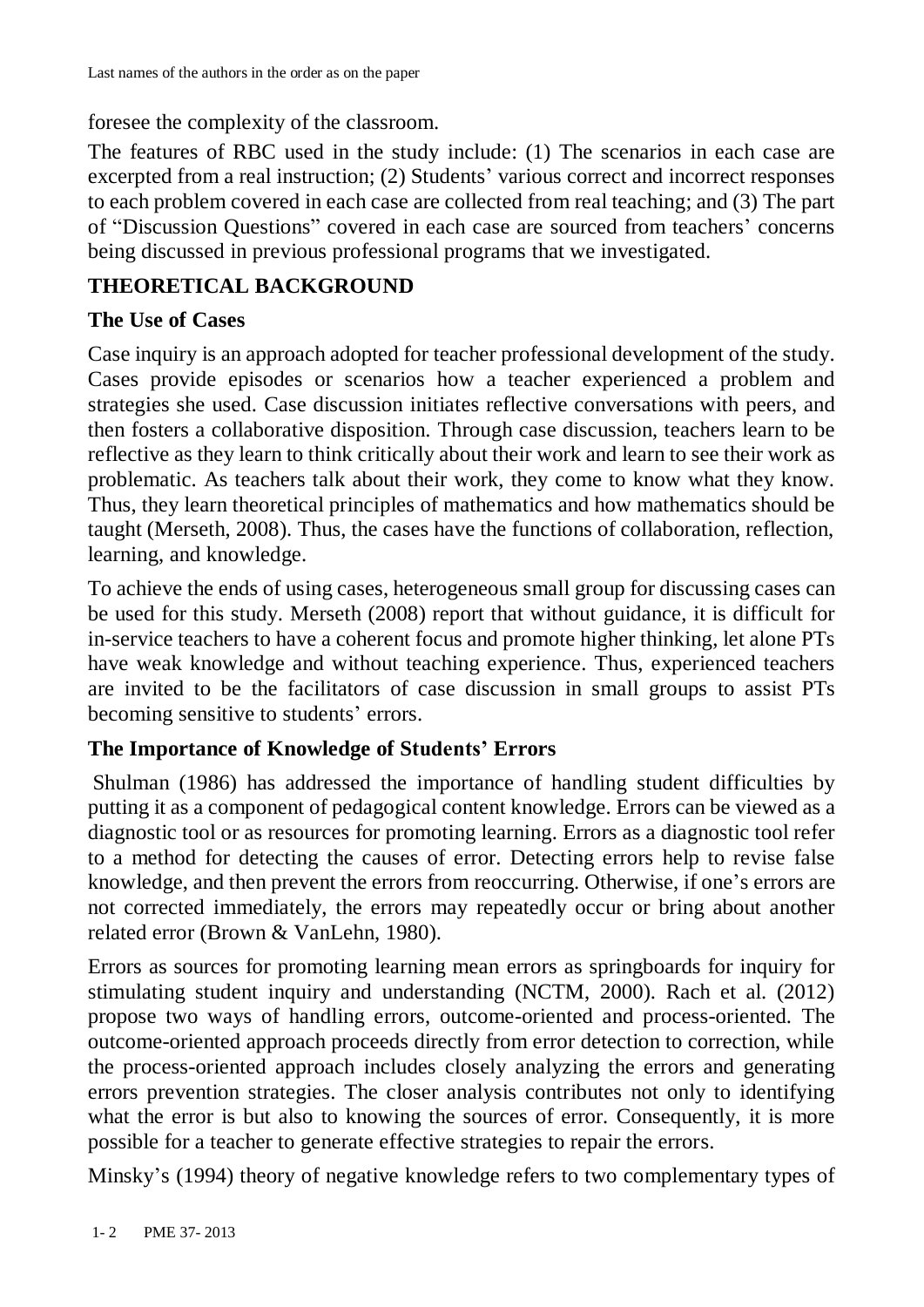knowledge: negative and positive knowledge. Negative knowledge about incorrect facts and procedures is necessary to make a distinction between correct and incorrect facts and processes. Individuals are usually not taught about incorrect facts or procedures, but individuals are often staying in error situations. However, we do not warrant that all errors situations are good opportunity to learn. Hence, it is essential for individual in acquiring negative knowledge. Thus, theory of negative knowledge supports the process-oriented approach. This study takes process-oriented approach for using research-based cases in workshops. We helped PTs to identify sources of errors and figure out possible strategies for repairing errors.

Fraction requiring complex understanding is a challenge for students to learn because it defies students' intuitions from whole numbers. As a result, students have more errors on fraction than other topics. Moreover, most studies on students' errors focus on whole numbers and geometry. There is limited study on fraction. The research question of the study to be asked was: How were the elementary PTs interpret and respond to students' errors on fractions influenced by the use of research-based cases on?

## **RESEARCH METHOD**

## **Participants**

The 8 PTs came from 30 participants who participated in six 3-hour RBC workshops. The PTs were working on practicum in their final year of teacher preparation. The rest of 22 participants were elementary in-service teachers whose years of teaching ranged from 2 to 21. Six of the 22 teachers were master teachers for mathematics teaching.

## **The RBC workshops**

The RBC workshops aimed at helping the participants to: (1) anticipate students' various solutions to a specific problem; (2) identify students' errors and causes of the errors; (3) discuss possible strategies the teachers could use.

Six RBCs on fractions from a casebook in which the cases we created in previous studies were employed in workshops. Case 1 demonstrates third-graders' difficulties in transforming fraction with iterating units into a par-whole model. Case 2 displays students' difficulties with the problems involving in the number of fractional part more than one. Case 3 displays fourth-graders' difficulties with renaming fraction. Case 4 displays fifth-graders' misconceptions of ordering two fractions with two dislike denominators. Case 5 illustrates fifth-graders' difficulties in equivalent fractions. Case 6 describes fifth-graders' difficulties with the distinction between 1/4 box (fraction as part-whole model) and 1/4 of a box (fraction as operator).

Prior to each workshop, all participants were required to read an assigned written case in advance. Each workshop began by dividing whole class into small groups with a group of 5. Each master teacher was assigned as a facilitator in each group. 8 PTs were distributed into different groups. It was followed by 1-hour group discussion on the questions listed in the "Discussion Questions". Each workshop was ended by two hours whole class discussion.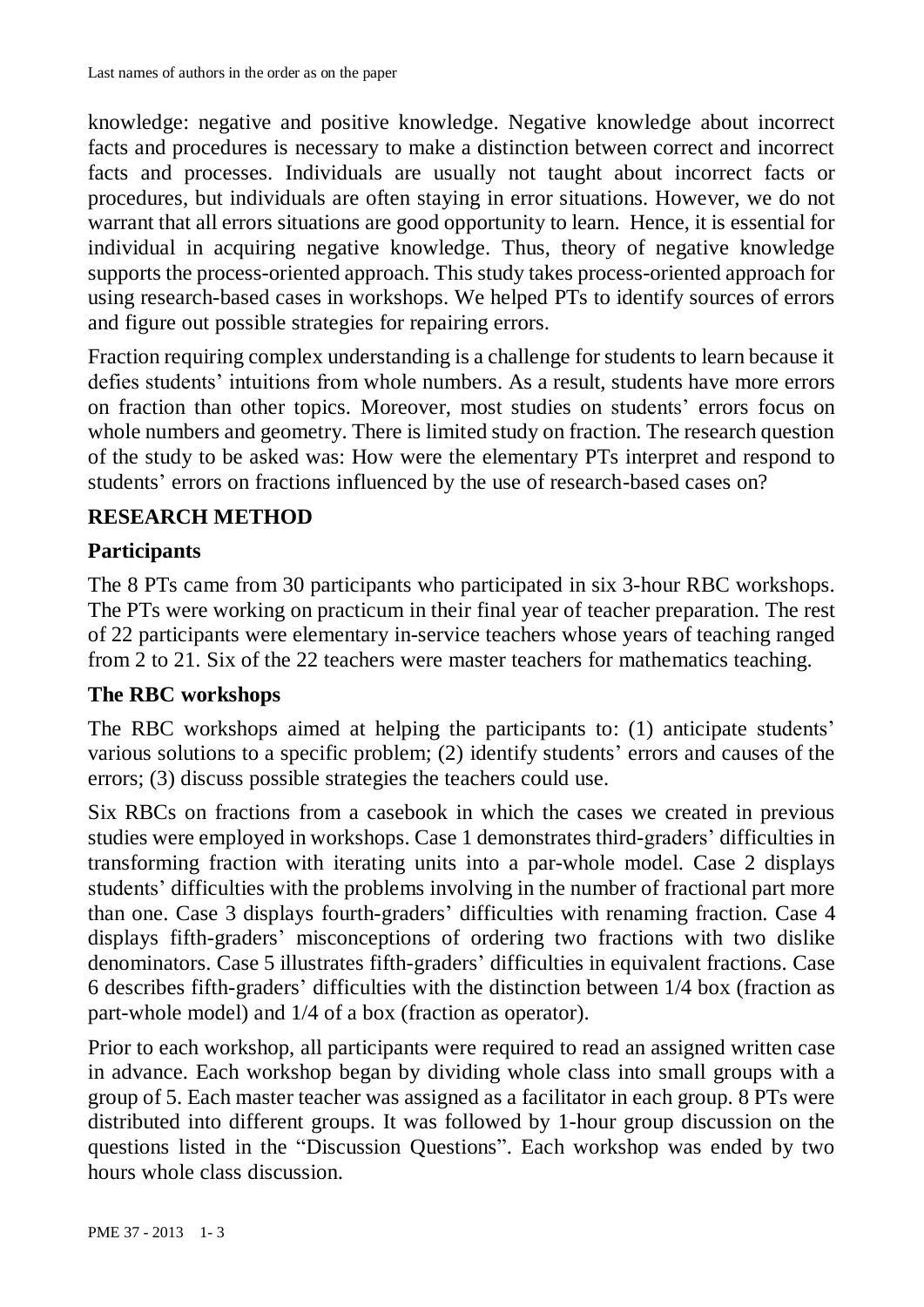One of the authors was the leader and the facilitator of the case discussion. The leader did not provide the teachers extra information. In the whole class discussion, the participants were asked to answer the following questions: (1) What are the sources of students' errors listed in the case? (2) What evidence is there that students learned the concepts or the difficulties students have in this case? (3) What could be the possible strategies you would like to respond to each error?

### **Data Collections**

Before taking part in the RBC workshops, we conducted a pre-test with two items including seven sub-items for all teachers. We also conducted a post-test with the same items as the pre-test at the end of the workshops three months apart from the beginning. Due to page limitation, PTs responding to item 1 as shown in Table 1 is reported here.



Table 1: Item of pre- and post-test

## **Data Analysis**

This study conducted cross-case analyses to examine how the PTs identify students' errors and how they would respond to the errors. Cross-case analyses were conducted to identify the similarities across cases and the differences among them, and to search for overall patterns. There were 5 codes with 8 sub-codes emerged for the sources of students' errors, and 4 codes with 9 sub-codes for possible teaching strategies for repairing the errors, the codes can be seen in Table 2 and 3.

## **RESULTS**

## **PTs Enhancing Knowledge of Source of Students' Errors**

Table 2 shows the overall results of their identification on the sources of errors. Due to page limitation, we will elaborate in detail in some codes.

### **Source of no understanding the set of objects as the whole**

It can be looked into three ways on PTs' responses with the code of not understanding the set of objects as the whole. First, Lee's error was resulted from without considering a set of 18 chocolates as a unit. Second, Lee's error was resulted from the source of denominator always to be the set of the whole. Third, Lee did not consider that the number of each equal set can be more than singular entity. The PTs stated that this is a typical error when students represented a fraction in which the denominator is not equal to the number of the whole. Before the workshops, three PTs (PT5, PT6, PT8)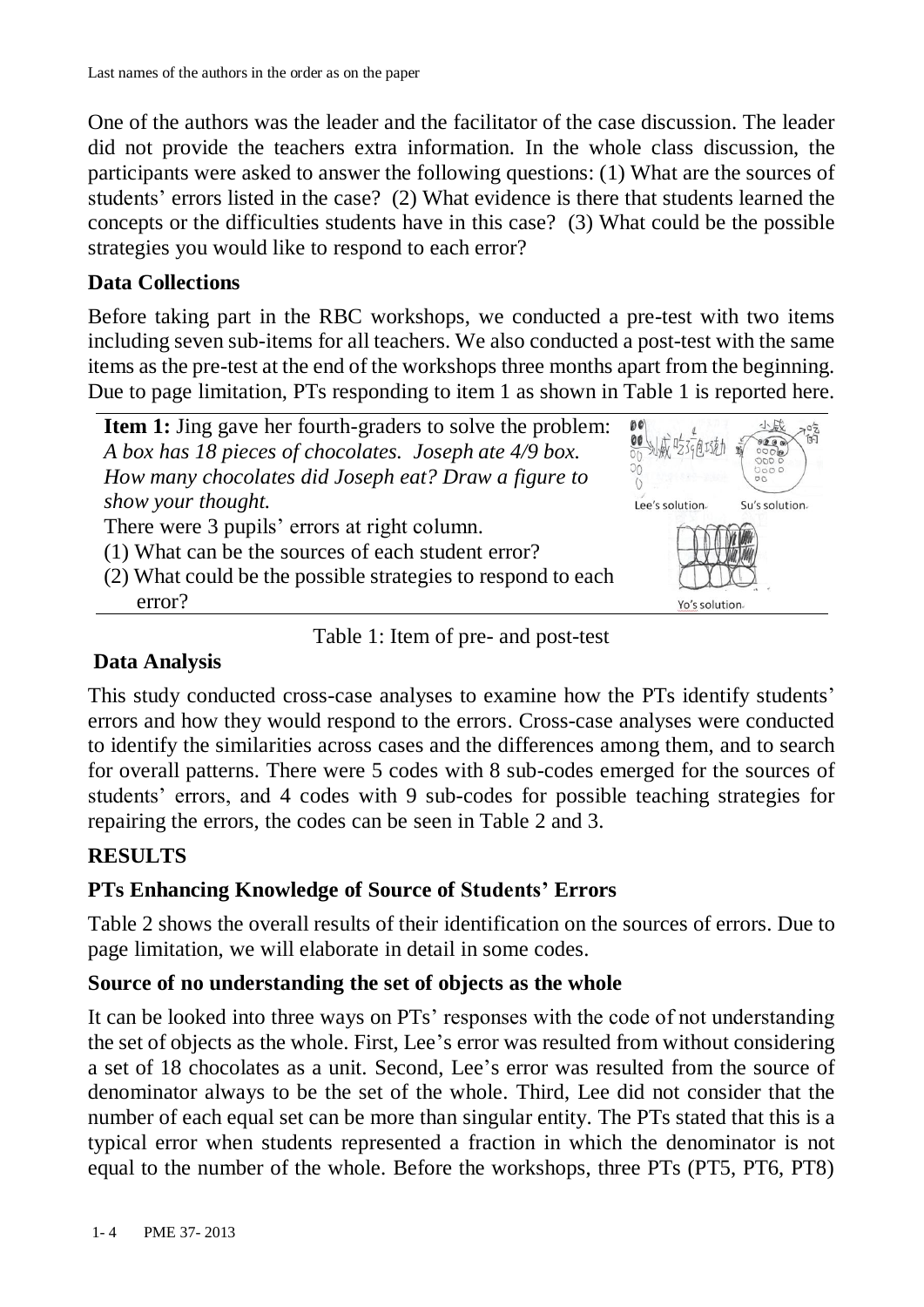were unable to diagnose Lee's error and no teacher focused on the code of "the number of each equal set is always one".

During the workshops, the teachers were frequently asked to distinguish the difficulties between the number of each equal-sized set is equal to one or more than one. For instance, *P1: There are 8 marbles in a bag. Joe has 3/8 box. How many marbles does Joe have? P2: There are 8 marbles in a bag. Joe has 3/4 box. How many marbles does Joe have?* The number of each set in P1 is a single entity, while that of each set in P2 consists of 3 marbles. Through case discussion, they were getting recognized the significance of relation between the number of each part and the denominator. On the post-test, the three teachers became able to identify Lee's error by using the code "the number of each equal part is just one".

| W:No understand the set of objects as the whole<br>w1:ignoring the set of the whole<br>pt1, $pt2, pt3$<br>w2:no know denominator is always the set of whole<br>pt4, pt $7$<br>pt1, pt2, pt7<br>w3: misunderstanding the concept of part should be<br>pt3,pt4,pt5,pt6,pt8<br>a singular entity<br>P:No partition the set of objects into parts<br>p1: no attending that 2 is the number of each part<br>pt1,<br>p2: no attending that 9 is not the whole<br>pt4, pt5, pt3<br>pt1, $pt2$<br>p3: no partition or regrouping<br>pt3, pt4, pt5, pt6, pt7, pt8<br>D:Confusing the parts to be counted<br>d1: misunderstanding 4 pieces as 4 equal parts<br>pt1, pt3, pt4, pt5,<br>pt1, pt3, pt4, pt5, pt6, pt8<br>d2: mixed up 9 equal parts with 18 pieces<br>pt $2, pt7$<br>pt7<br>M:Misdiagnosed<br>$pt2(2)$ , pt5, pt6(2), | Sources        | Pre-test          | Post-test |
|--------------------------------------------------------------------------------------------------------------------------------------------------------------------------------------------------------------------------------------------------------------------------------------------------------------------------------------------------------------------------------------------------------------------------------------------------------------------------------------------------------------------------------------------------------------------------------------------------------------------------------------------------------------------------------------------------------------------------------------------------------------------------------------------------------------------------|----------------|-------------------|-----------|
|                                                                                                                                                                                                                                                                                                                                                                                                                                                                                                                                                                                                                                                                                                                                                                                                                          |                |                   |           |
|                                                                                                                                                                                                                                                                                                                                                                                                                                                                                                                                                                                                                                                                                                                                                                                                                          |                |                   |           |
|                                                                                                                                                                                                                                                                                                                                                                                                                                                                                                                                                                                                                                                                                                                                                                                                                          |                |                   |           |
|                                                                                                                                                                                                                                                                                                                                                                                                                                                                                                                                                                                                                                                                                                                                                                                                                          |                |                   |           |
|                                                                                                                                                                                                                                                                                                                                                                                                                                                                                                                                                                                                                                                                                                                                                                                                                          |                |                   |           |
|                                                                                                                                                                                                                                                                                                                                                                                                                                                                                                                                                                                                                                                                                                                                                                                                                          |                |                   |           |
|                                                                                                                                                                                                                                                                                                                                                                                                                                                                                                                                                                                                                                                                                                                                                                                                                          |                |                   |           |
|                                                                                                                                                                                                                                                                                                                                                                                                                                                                                                                                                                                                                                                                                                                                                                                                                          |                |                   |           |
|                                                                                                                                                                                                                                                                                                                                                                                                                                                                                                                                                                                                                                                                                                                                                                                                                          |                |                   |           |
|                                                                                                                                                                                                                                                                                                                                                                                                                                                                                                                                                                                                                                                                                                                                                                                                                          |                |                   |           |
|                                                                                                                                                                                                                                                                                                                                                                                                                                                                                                                                                                                                                                                                                                                                                                                                                          |                |                   |           |
|                                                                                                                                                                                                                                                                                                                                                                                                                                                                                                                                                                                                                                                                                                                                                                                                                          |                |                   |           |
|                                                                                                                                                                                                                                                                                                                                                                                                                                                                                                                                                                                                                                                                                                                                                                                                                          | O:Other causes | pt6,pt7, $pt8(3)$ |           |

Table 2: PTs' identification of sources of errors in pre- and post-test.

## **Source of no partitioning the set of objects into parts**

PTs reasoned that the causes of Sue's error in three ways : (1) Sue did not attend that 2 is the number of each set; (2) Sue was unable to identify that the denominator 9 of 4/9 is not the whole; and (3) Sue did not partition the set of chocolates into equal-sized part. The three causes were related to partitioning. As PT5 described, that Sue did not partition 18 pieces into 9 equal parts. Two pre-service teachers (PT2 and PT6) did not have correct identification of Sue's error in pre-test, but they turned out to be able to recognize the source of Sue's error in the post-test. The progress could be resulted from the discussion in Case 5 workshop. The PTs were asked to discuss the problem 3*: "A box contains 24 cans of drinks. How many boxes are 18 cans?(1) Joe packs them into small bags. Each bag has 3 cans. How many boxes are 18 cans?(2) Chris divides the cans of drinks into 4 small bags. How many boxes are 18 cans?"*

Source of confusing the parts to be counted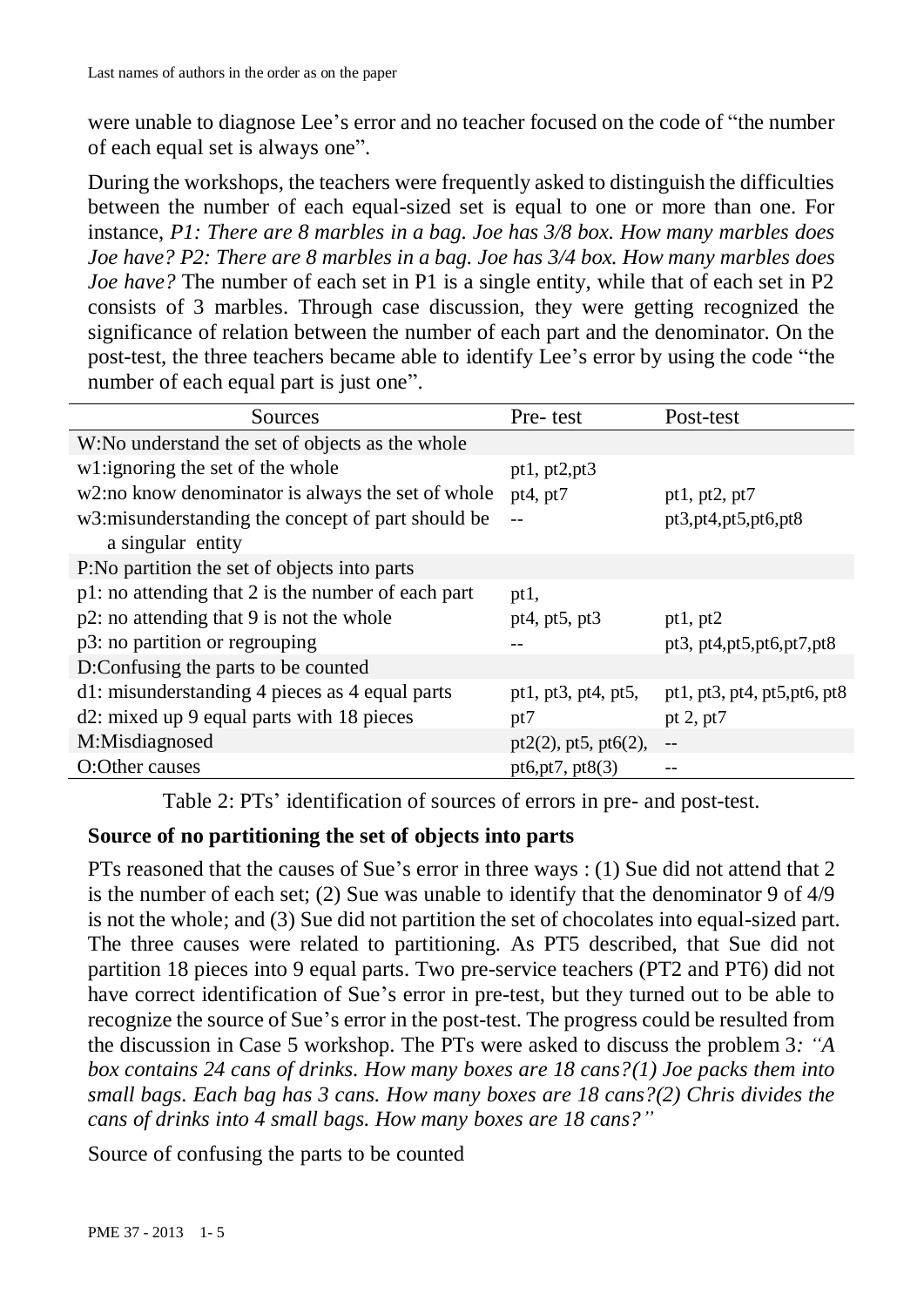In fraction, the numerator tells how many parts. PTs anticipated the sources of Yo's error in two ways: confusing 9 equal parts with 18 pieces and misunderstanding 4 pieces as 4 equal parts. The latter was the major source identified by the PTs (PT1, PT3, PT4, PT5). PT8 did not accept the use of continuous model for the discrete objects as the source of Yo's error in pre-test. Her pedagogical concept was revised through case discussion. In Case 1 workshop, we discussed that discrete objects is not necessarily to be represented as discrete model, discrete objects can be represented by a continuous model, such as Yo's. In the post-test, PT8's anticipation of the source of Yo's error was not on the model, rather changed to the source of misunderstanding 4 pieces as 4 equivalent sets.

PTs Enhancing Knowledge of Possible Pedagogical Strategies Handling Errors

| Sources                                                                                     | Pre-                     | Post-                      |
|---------------------------------------------------------------------------------------------|--------------------------|----------------------------|
| To understand the set of objects as the whole                                               |                          |                            |
| T1: draw out the whole                                                                      | pt1, $pt2, pt3$          | pt1, pt2,                  |
| T2: give more examples                                                                      | pt4,                     | pt7                        |
| T3: to distinguish the fractional part consisting of one<br>pieces from more than one piece |                          | pt3,pt4,pt5,pt6,pt8        |
| To partition equally the set of objects into parts                                          |                          |                            |
| T4: start from $1/9$ box and move forward to $4/9$ box.                                     | pt3                      | pt3,                       |
| T5: to partition or regroup                                                                 | pt1,pt5                  | pt2. $pt7$                 |
| T6: to distinguish the fractional part consisting of one<br>pieces from more than one piece |                          | pt1, pt4, pt5, pt6,<br>pt8 |
| To understand the parts tell how many to be counted                                         |                          |                            |
| T7: start from $1/9$ box and move forward to $4/9$ box.                                     | pt1, pt3, pt4,           | pt1, $pt3$                 |
| T8: distinguish $4/9$ box from $4/18$ box                                                   | pt2, pt5, pt7            | pt2,pt5, pt7,pt8           |
| T9: to designate what is one part                                                           |                          | pt6                        |
| M:Conginitive conflict                                                                      | pt4, pt7(2)              | pt4                        |
| O:Others                                                                                    | pt2, pt5, pt6(3), pt8(3) |                            |

PTs wrote 9 teaching strategies against students' errors on item 1. Table 3 shows the overall results with this matter.

Table 3: PTs' possible pedagogical strategies responding to errors in pre- and post-test.

Strategies for constructing the concept of the set of objects as one whole unit

In pre-test, the possible teaching strategies repairing Lee's error included: (1) by asking to draw out the one whole unit; (2) by providing more examples; and (3) by distinguishing a fractional part in an example with one piece from another example with more than one pieces. Prior to case workshop, most of the PTs mentioned that 18 chocolates as one whole unit must become a conceptual entity, so that their responses to Lee's errors involved "showing/drawing/telling" Lee one whole unit. After cases workshops, the most prominent category PTs responding to Lee's error were by distinguishing a 4/18 of 18 chocolates from 4/9 of 18 chocolates. Making students solve more examples or counterexamples to compare for causing Lee's cognitive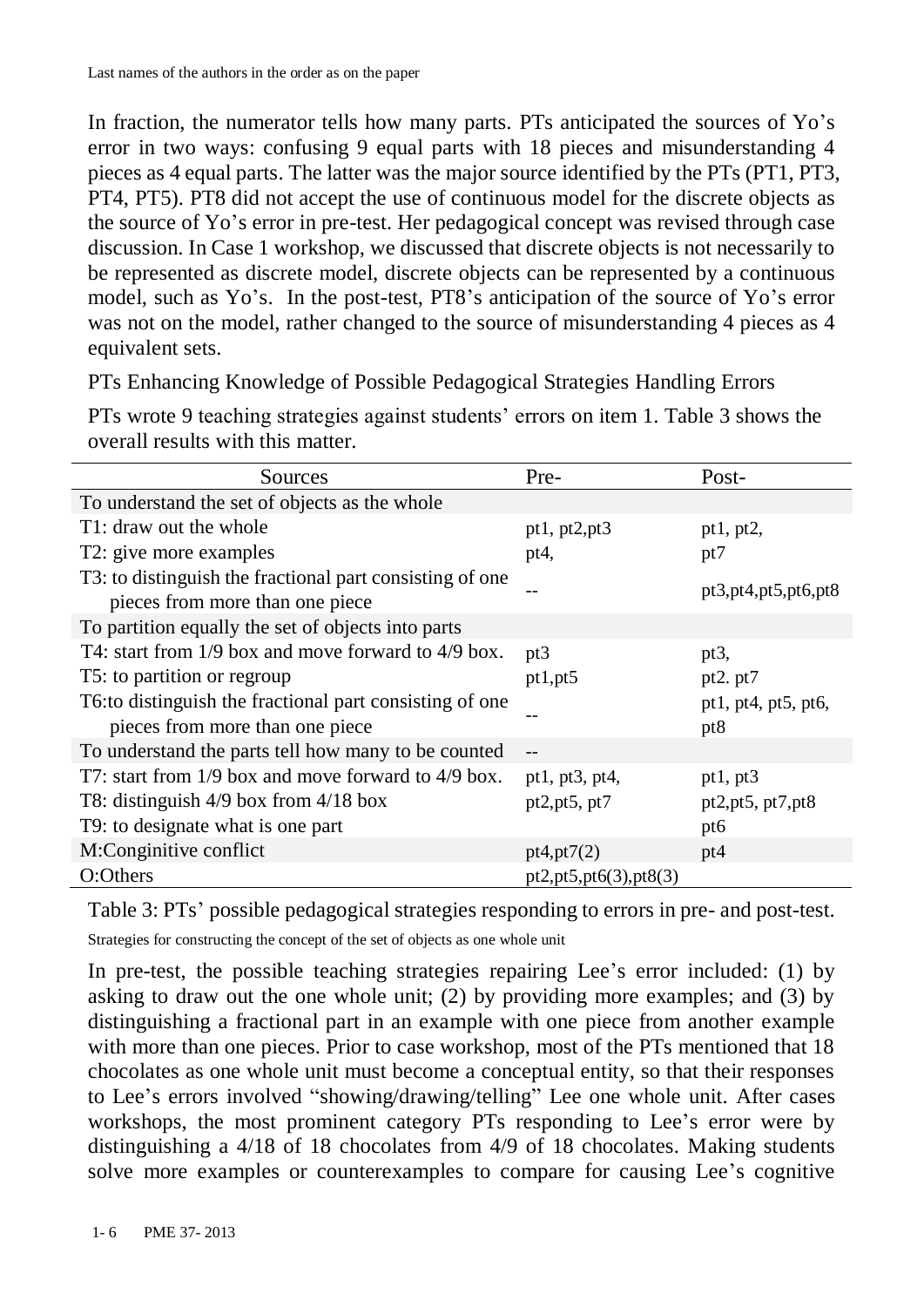conflict was frequently mentioned by T4 and T7. They were cautious that the concept of a whole underlies the concept of a fraction. A whole is treated as a unit.

Strategies for partitioning equally the set of objects into parts

In pre- and post-test, PTs consistently agreed that partitioning is a fundamental to an understanding of factions. They would use three possible teaching strategies to help Sue to partition a set of objects into equal parts. First, they would start with 1/9 box to partition 18 chocolates into 9 equal sets and continually move forward to 4/9 box. Second, the PTs would provide Sue more examples of partitioning. Third, they would help Sue to understand that in discrete model the fractional part consists of two pieces in this instance but may be one piece in others. The third strategy for dealing with Lee's and Sue's errors have never proposed by the PTs in the pre-test. Through cases workshop, as problem 3 described previously, this strategy became most popular when the PTs helped Sue to construct the concept of whole-unit and partition, especially for PT4, PT5, PT6, and PT8.

#### **Strategies for understanding the parts tell how many to be counted**

In discrete model of fractions, even though understanding the two fundamental concepts including unit-whole and partitioning, it is possible to have difficulty in determining the fractional parts corresponding to the numerator of symbolism. Regarding this error, PTs would take two pedagogical strategies to handle. First, starting from 1/9 box and gradually moving forward to 4/9 box. Second, distinguishing 4/9 box from 4/18 box. As T1 described that "*I would ask Yo to figure out the number of chocolates in 1/9 box, then stepped forward to find out the number of chocolates in 4/9 box. Moreover, the language "part" cannot be ignored*". In the pre- and post-test, three teachers (PT2, PT5, PT7) coherently used this strategy for making a distinction between 4/9 box and 4/18 box by drawing a picture.

### **DISCUSSION**

This study attributed enhancing PTs' knowledge of students' errors on fractions to the use of research-based cases. The following factors were analysed. (1) Students' errors in the written cases were authentic rather than imagined. These cases helped PTs to foresee the errors patterns students made. Such knowledge would be useful for PTs to anticipate what errors students would have in related mathematics topics. (2) Experienced teachers worked with the PTs in case discussion. Each experience teacher in each group played a role of abler in case discussion. Case discussion initiated social interaction. Hence, knowledge of students' errors was improved.

The sources of errors PTs identified were almost related to epistemological causes which refer to the nature of mathematics concepts. This finding was not consistent with previous studies that teachers tend to attribute students' errors to psychological cause (Bingobali et al., 2011). The difference of the study from previous study was in that the task used in the study was involved in students' actual errors instead of by asking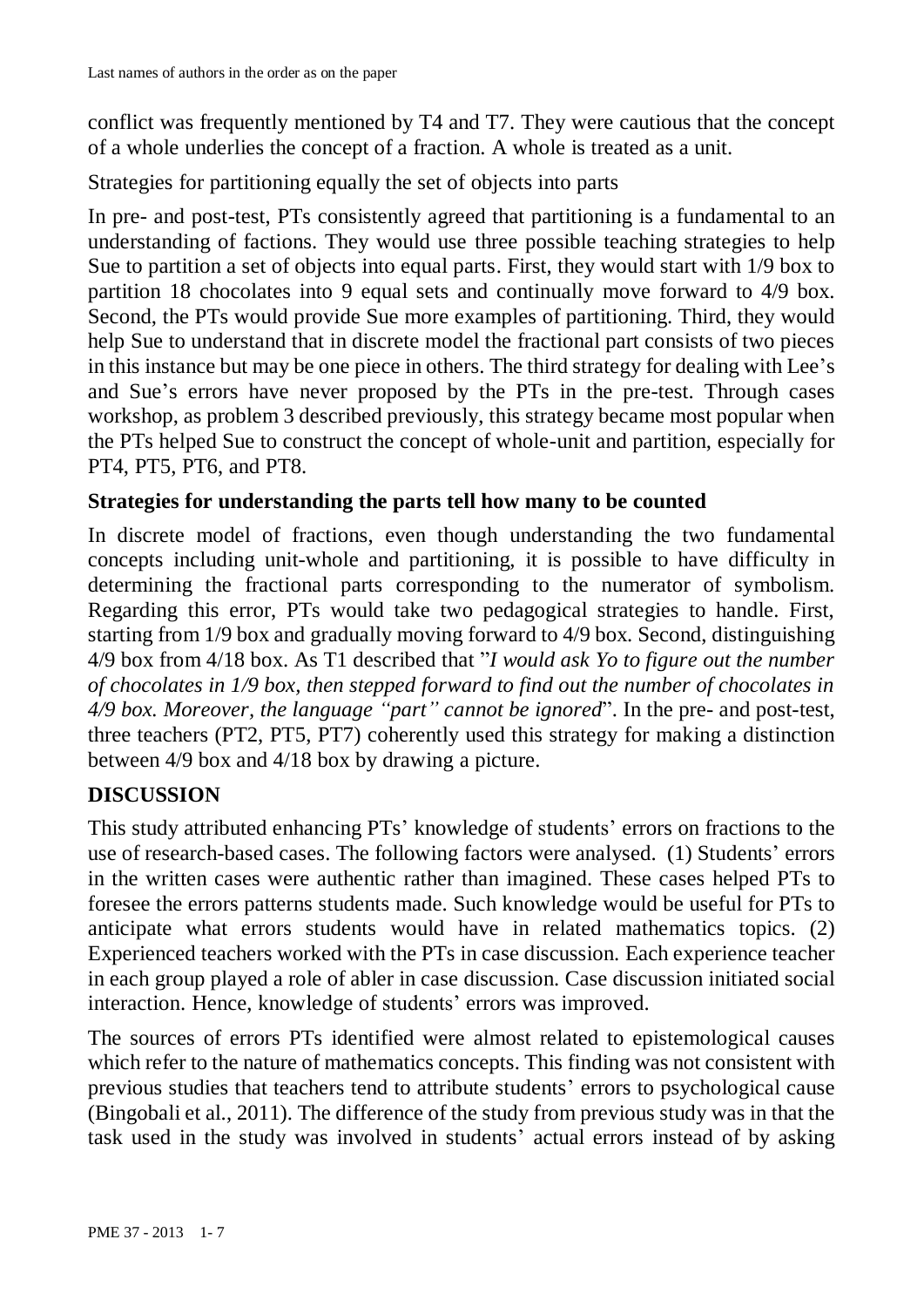superficial questions, such as "what can be the causes of the students' error in learning a mathematical concept?".

Various possible teaching strategies for repairing students' errors were mentioned by the PTs. Such strategies would be more efficient than the strategy of "clear explanation and description" mentioned in previous studies (Son & Sinclair, 2010). Since such strategies do deal with the sources of accurate students' errors, this makes it possible for the PTs to anticipate exactly the sources of students' errors and to use acceptable teaching strategies for repairing errors in the future. The authentic students' errors as the task used in the study became the feature of the study. This study also provided closer analysis of students' errors. The Rach et al.'s (2012) process-oriented approach suggests that it is more possible to generate effective strategies to repair the errors. Whether the possible pedagogical strategies through closer analysis for handling students' errors on fractions are efficient, it should be further examined in classroom teaching. The issue becomes a research question for future study.

#### **Acknowledgement**

The paper is based on the data as part of the research project "Research-based Cases in Teacher Education" granted by National Science Council, NSC 96-2521-S-134-001-MY3. **References**

- Bingolbali, E., Akkoç, H, Ozmantar M. F., & Demri, S. (2011). Pre-service and in-service teachers' views of the sources of students' mathematical difficulties. *International Electronic Journal of Mathematics Education, 6*(1), 40-59.
- Bray, W. S. (2011). A collective case study of the influence of teachers' beliefs and knowledge on error-handling practices during class discussion of mathematics. *Journal for Research in Mathematics Education*. *42*(1). 2-38.
- Brown, J. S., & VanLehn, K. (1980). Repair theory: A generative theory of bugs in procedural skills. *Cognitive Science, 4*(4), 379-426.
- Ding, M. (2008). Teacher knowledge necessary to address student errors and difficulties about equivalent fraction. In G. Kulm (Ed.), *Teacher knowledge and practice in middle grades mathematics. (pp. 147-171).* Rotterdam, Netherlands: Sense.
- Fennema, E. Carpenter, T. P., Franke, K. L., Levi, L., Jacobs, V. R. & Empson, S. B. (1996). A longitudinal study of learning to use children's thinking in mathematics instruction. *Journal of Research in Mathematics Education, 27*(4), 403-434.
- Merseth, K. (2008). Using case discussion materials to improve mathematics teaching practice. *The Mathematics Educator, 11(1/2), 3-20* .
- Minsky, M. (1994). Negative expertise. *International Journal of Expert systems, 7*(1), 13-19.
- National Council of Teachers of Mathematics. (2000). *Principles and standards for school mathematics.* Reston, VA: Author.